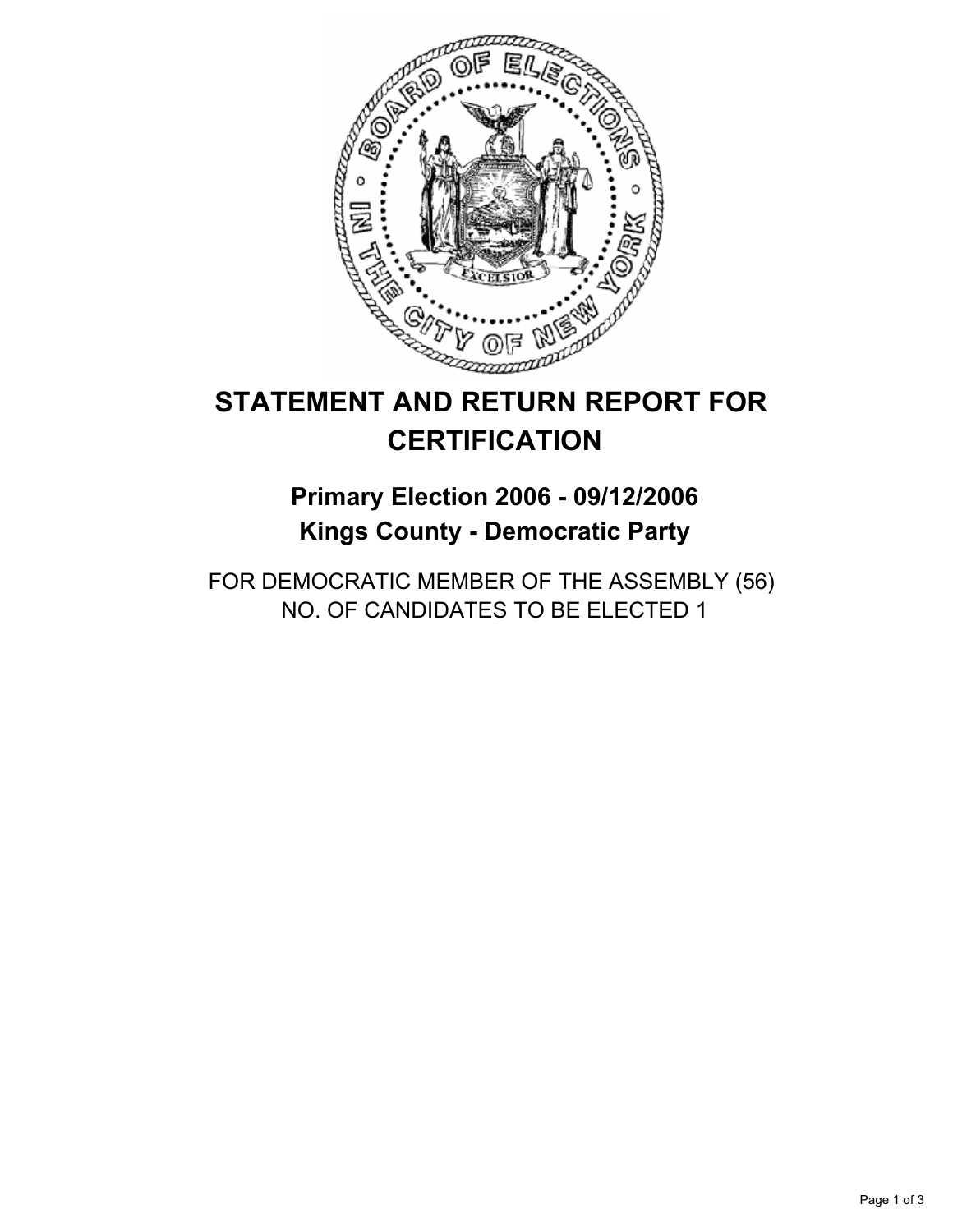

### **ASSEMBLY DISTRICT 56**

| <b>TOTAL VOTES</b>    | 6,306 |
|-----------------------|-------|
| <b>RICHARD TAYLOR</b> | 1,124 |
| ANNETTE M ROBINSON    | 5,182 |
| AFFIDAVIT             | 162   |
| ABSENTEE/MILITARY     | 124   |
| <b>EMERGENCY</b>      | 41    |